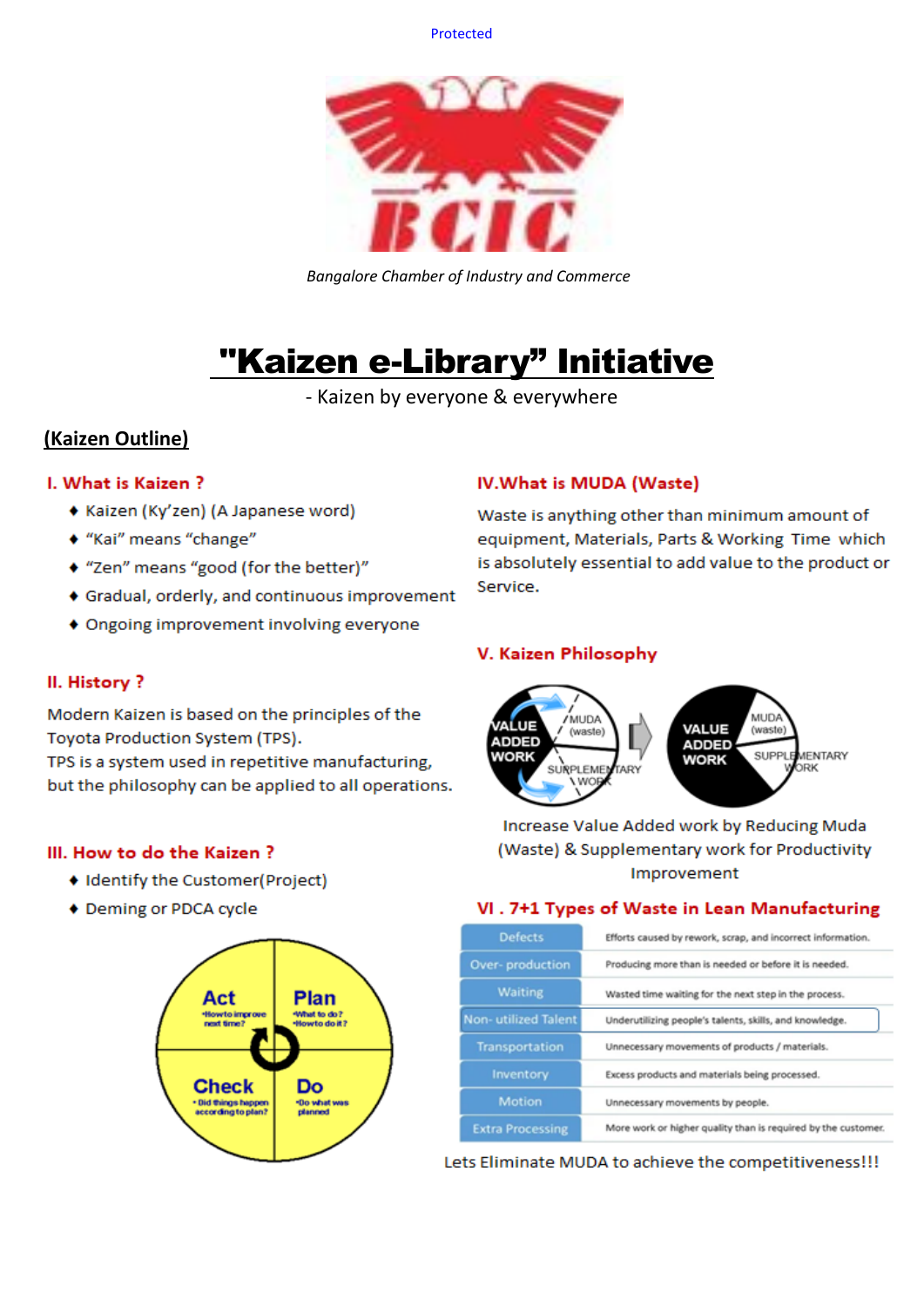# Foreword:

Since the onset of Pandemic, industry has faced several challenges at regular intervals. The manufacturing operations were affected in several ways due to the pandemic leading to low-scale operations, and thereby a reduction in output. This adversely affected the turnover and revenue from operations. However, with the slowing down of the pandemic and industry having learnt to cope with the situation, both production and sales have picked up. On the other hand, Steep rise in input cost like material cost, Fuel cost etc. is being seen and has thrown additional challenge towards achieving cost competitiveness and maintaining profitability in the business.

In this context, it is essential to remain committed in seeking better solutions and constantly innovating to eliminate MUDA (waste) by promoting the Kaizen culture among MSME's which will eventually support in becoming cost competitive.

To build and enhance Kaizen culture among MSME, the BCIC Manufacturing Expert Committee, has taken the initiative to develop Kaizen e-Library for the benefit of BCIC members.

The committee will not only be recognising the best Kaizens through a review process but also sharing them across all industry members to study & check the Horizontal deployment possibility of the Kaizen or Kaizen essence and there by multiply the benefits of the Kaizen.

We are confident that such initiatives will bring value to the esteemed members of BCIC.

Thanking you.



**Mr. K R Sekar,** President BCIC



**Dr. L Ravindran,** Sr.VP-BCIC

Partner at Deloitte Haskins and Sells LLP. MD & CEO at Weathmax Ent. & Mgmt. Ltd.



**Mr. B R Indushekar VP** - BCIC Director-Real Estate Volvo Group India



**Mr. T R Parasuramam**

Past President - BCIC ,Director - TIEI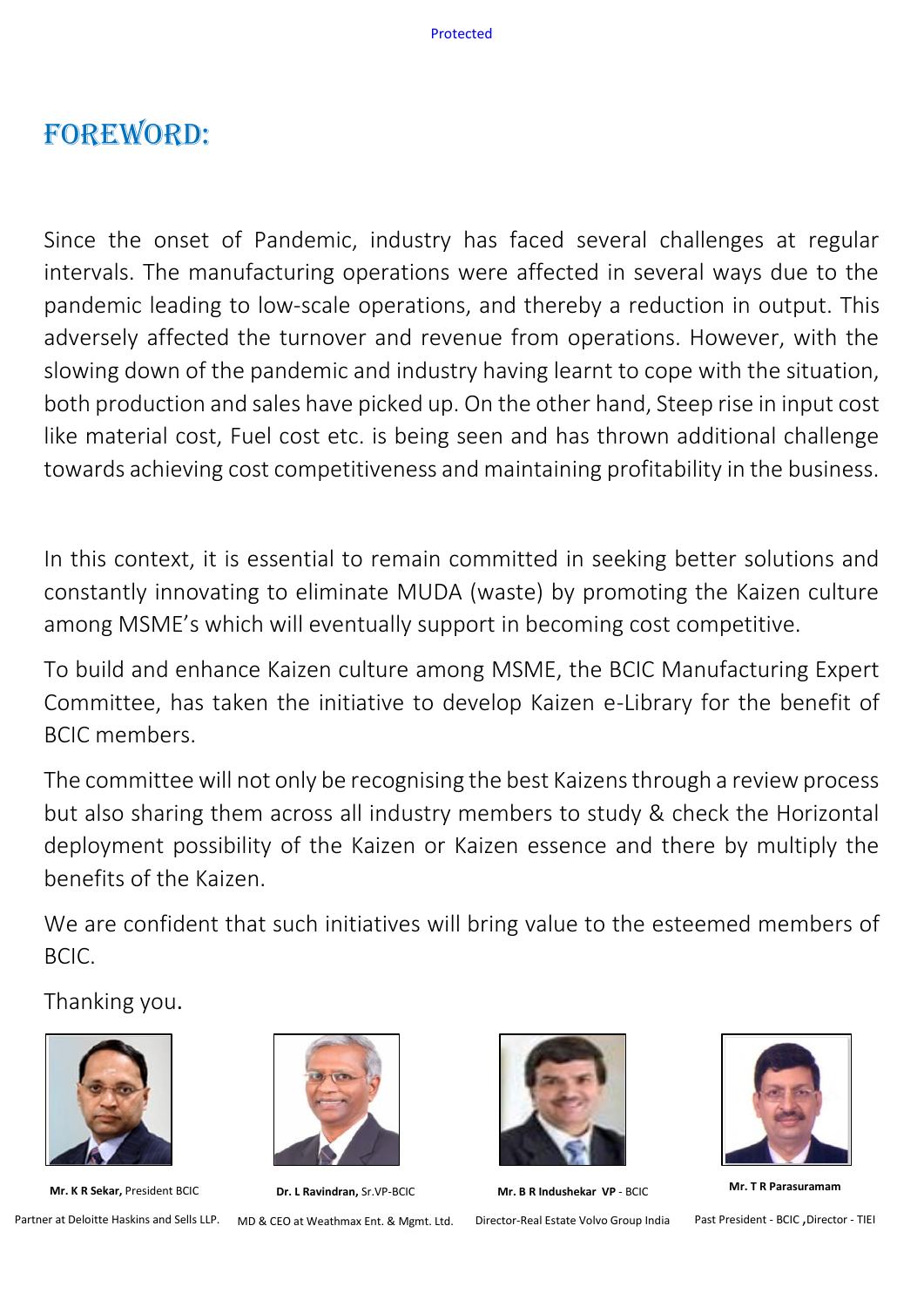## MANUFACTURING EXPERT COMMITTEE :



**Mr Prakash G**, Chairman

VP-Technical Toyota Kirloskar Auto Parts



**Mr. V Sivaganesh**, Co Chairman

Head FA Sales & Applications Fanuc India



**Dr. S Devarajan**, Mentor

Sr. Vice President Prodn. Engineering TVS Motor Co Ltd

## Core Committee for Developing e-Kaizen Library



**Mr. Bharth Ram**, Member

VP-Production Toyota Industries Engine India



**Mr. Ashok**, Member

Manager - Manufacturing Toyota Kirloskar Auto Parts



**Mr Dinakar Murthy**, Advisor

Managing Founder Partner **Samuthána** Consultancoaching

 $\mathbb{R}^n$ 



**Dr. A Balamurugan**, Advisor

Independent Dir, Process / People Excellence Coach

Growth Hacking Partner & Straightegic Solutions



**Mr Haridas**, Member

AGM-Maintenance Toyota Industries Engine India



Launch of e-Kaizen Curtain Raiser Event with Special Session and Address by

Mr A.N. Chandramouli .

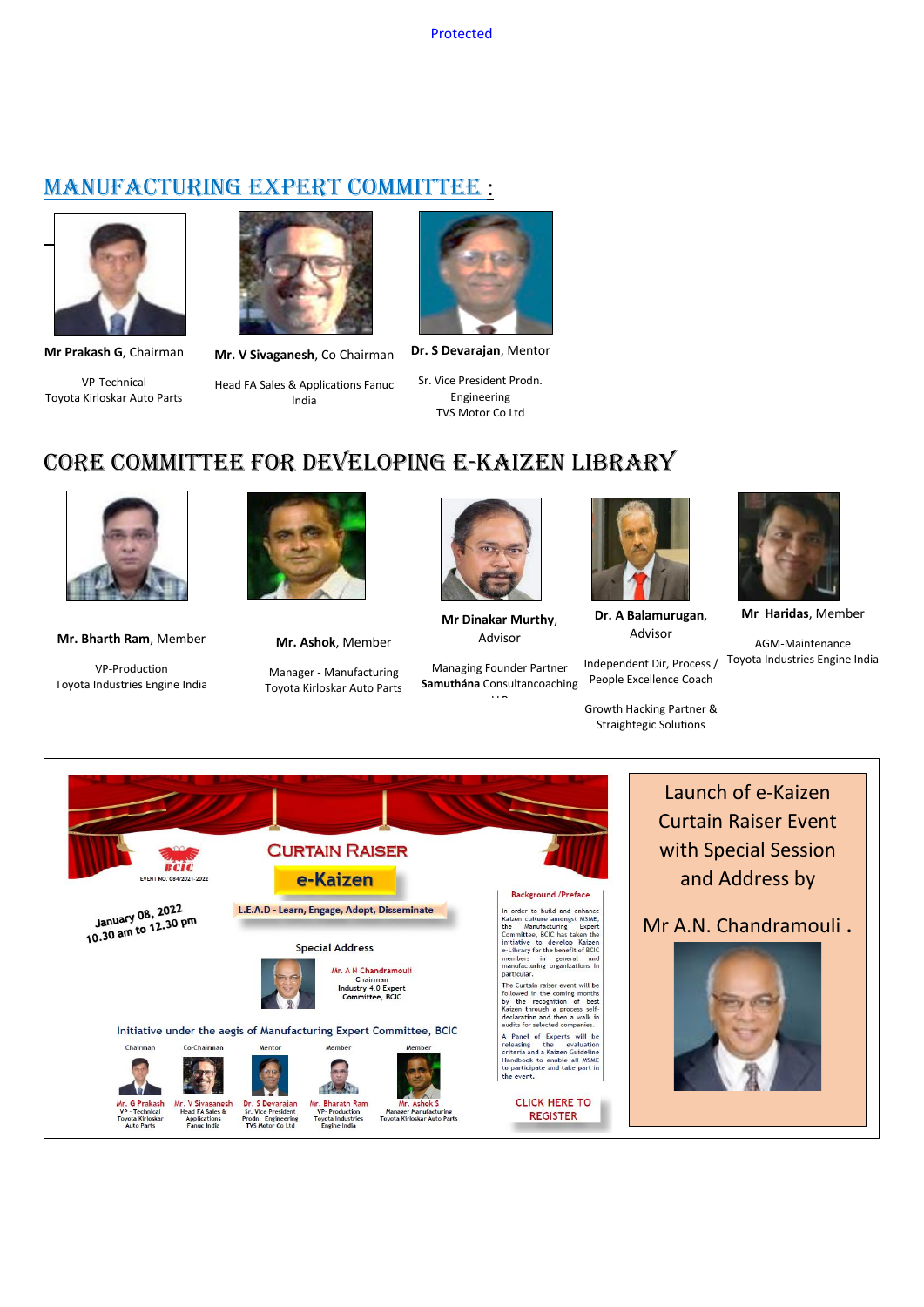# CONCEPT & ACTIVITY FLOW (TPS - THINK, PAIR & SHARE) :



# KAIZEN CHAMPIONSHIP SYSTEM :

| Cycle 1                                          |                                                                                                                                                                                                   |                                                       |        |                                          | Cycle 2                                                       |                                                                   |                                                |                                                              |                                                                        |                          |                                                                  |
|--------------------------------------------------|---------------------------------------------------------------------------------------------------------------------------------------------------------------------------------------------------|-------------------------------------------------------|--------|------------------------------------------|---------------------------------------------------------------|-------------------------------------------------------------------|------------------------------------------------|--------------------------------------------------------------|------------------------------------------------------------------------|--------------------------|------------------------------------------------------------------|
| $Jan-22$                                         | $Feb-22$                                                                                                                                                                                          | Mar-22                                                | Apr-22 | $May-22$                                 | $Jun-22$                                                      | $Jun-22$                                                          | $Jul-22$                                       | Aug- $22$                                                    | $Sep-22$                                                               | Oct-22                   | <b>Nov-22</b>                                                    |
| Proposal &<br><b>Finalize the</b><br>Methadology | Develop<br><b>Evaluation Criteria</b><br>& Share<br>$\spadesuit$<br>$\overline{?}$<br>$\gamma$<br>Relevance<br>Sustainability<br><b>El tholeino</b><br>Effectiveness<br>Design quality<br>Impound | Kickof<br><b>Meeting</b><br>KICKOFF<br><b>MEETING</b> |        | Self Evaluate &<br><b>Submit to BCIC</b> | Recognize<br>& Reward<br><b>Store Kaizens</b><br>in E Library | <b>User Download &amp;</b><br>start implement<br>in their company | evaluate & submit the<br><b>13 13 13 17 17</b> | <b>Each Company Self</b><br>best practices thru<br>E Library | Summarize &<br>Evaluate by<br><b>BCIC Experts</b><br>___<br>___<br>___ | Recognize<br>&<br>Reward | <b>User Download</b><br>& start<br>implement in<br>their company |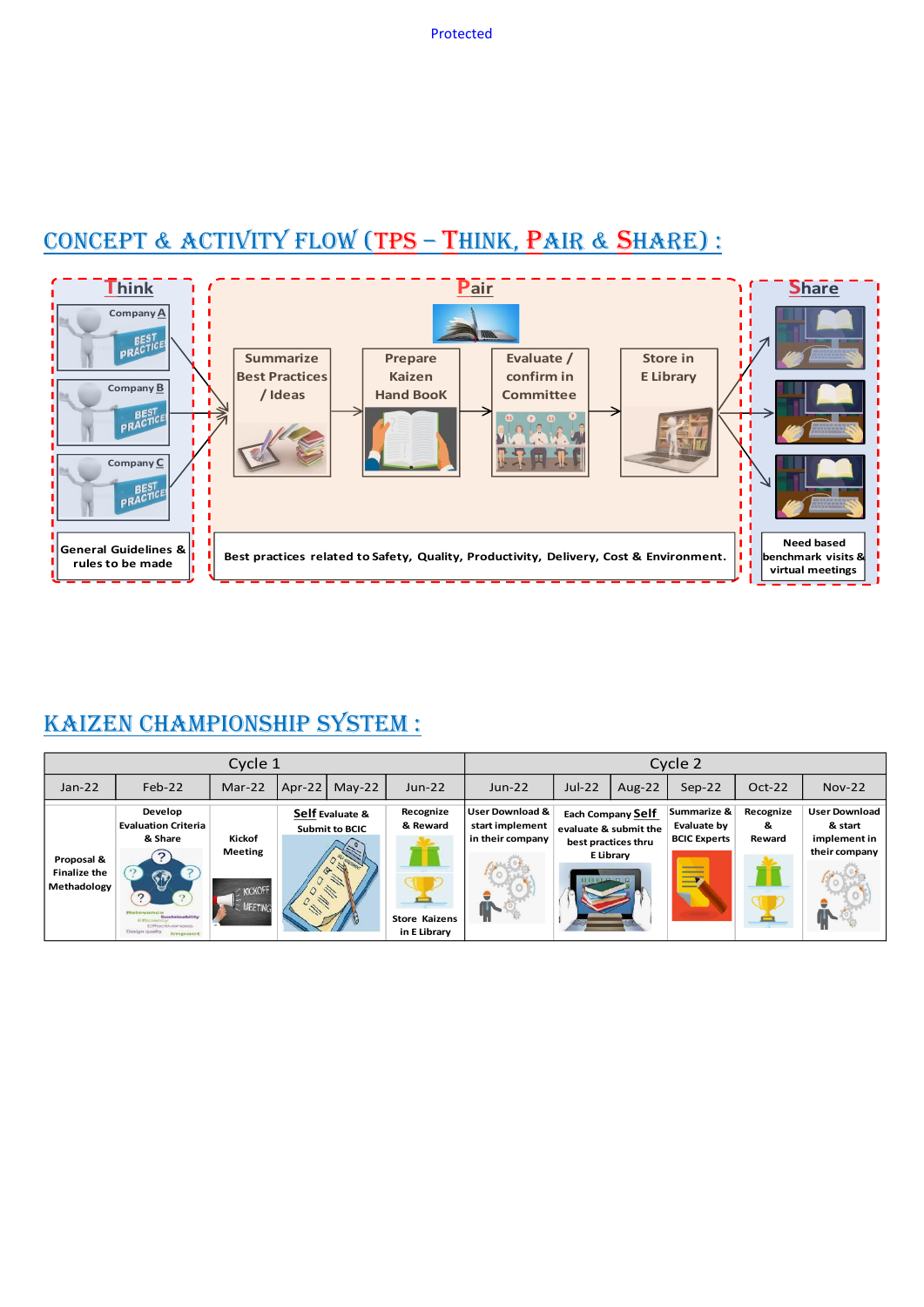## Kaizen Example 1 :

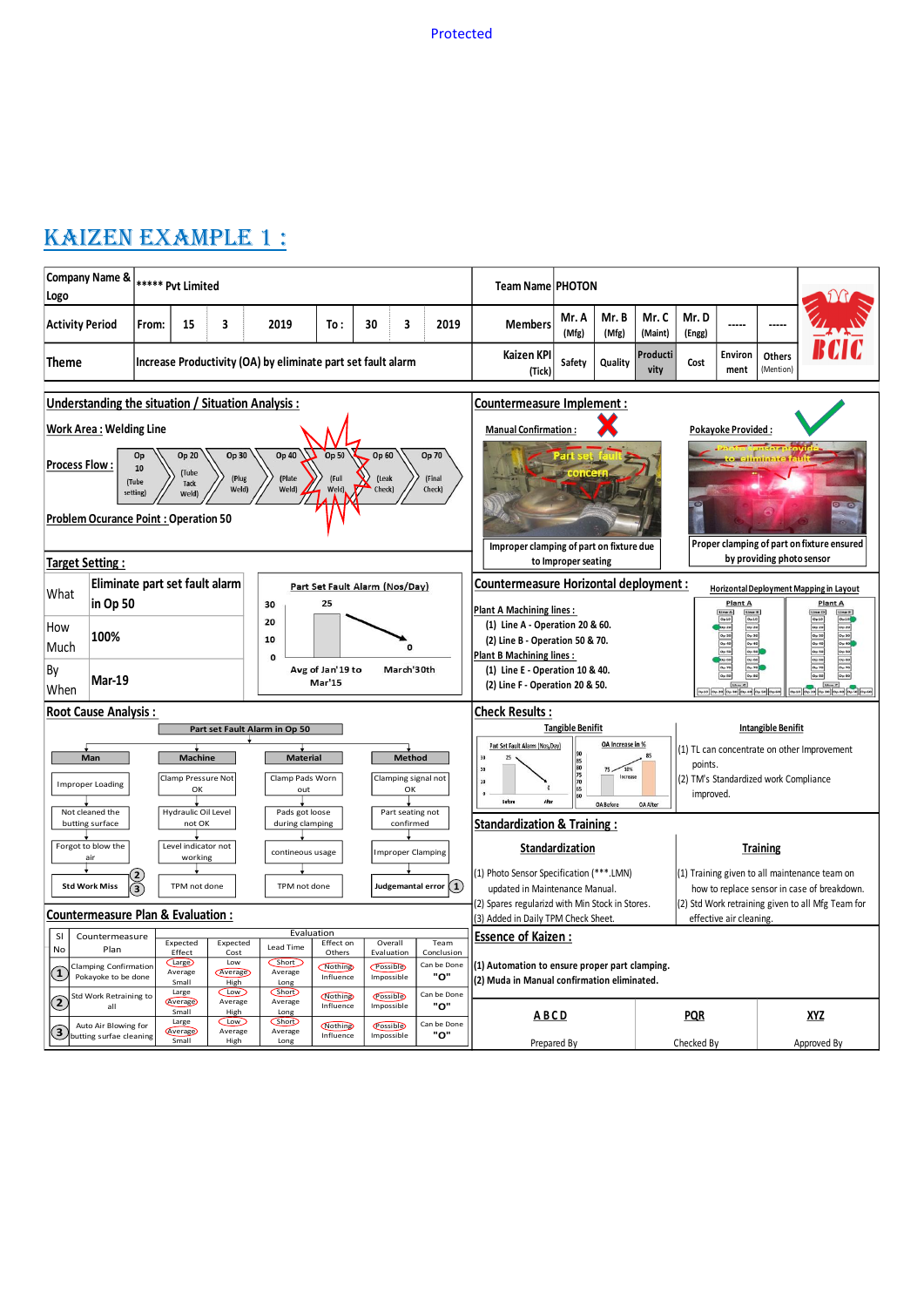# Kaizen Example 2 :



**For any Details regarding e Library, Clarification about Kaizen details, Pls contact** 

- **1. Mr Niranjan, Asst General Secretary , BCIC [niranjan@bcic.in.](mailto:niranjan@bcic.in)**
- **2.**
- **3. Mr Ashok S. [sashok\\_73@tkap.co.in](mailto:sashok_73@tkap.co.in)**
- **4. Mr Haridas [srharidas@tiei.toyota-industries.com](mailto:%20srharidas@tiei.toyota-industries.com)**